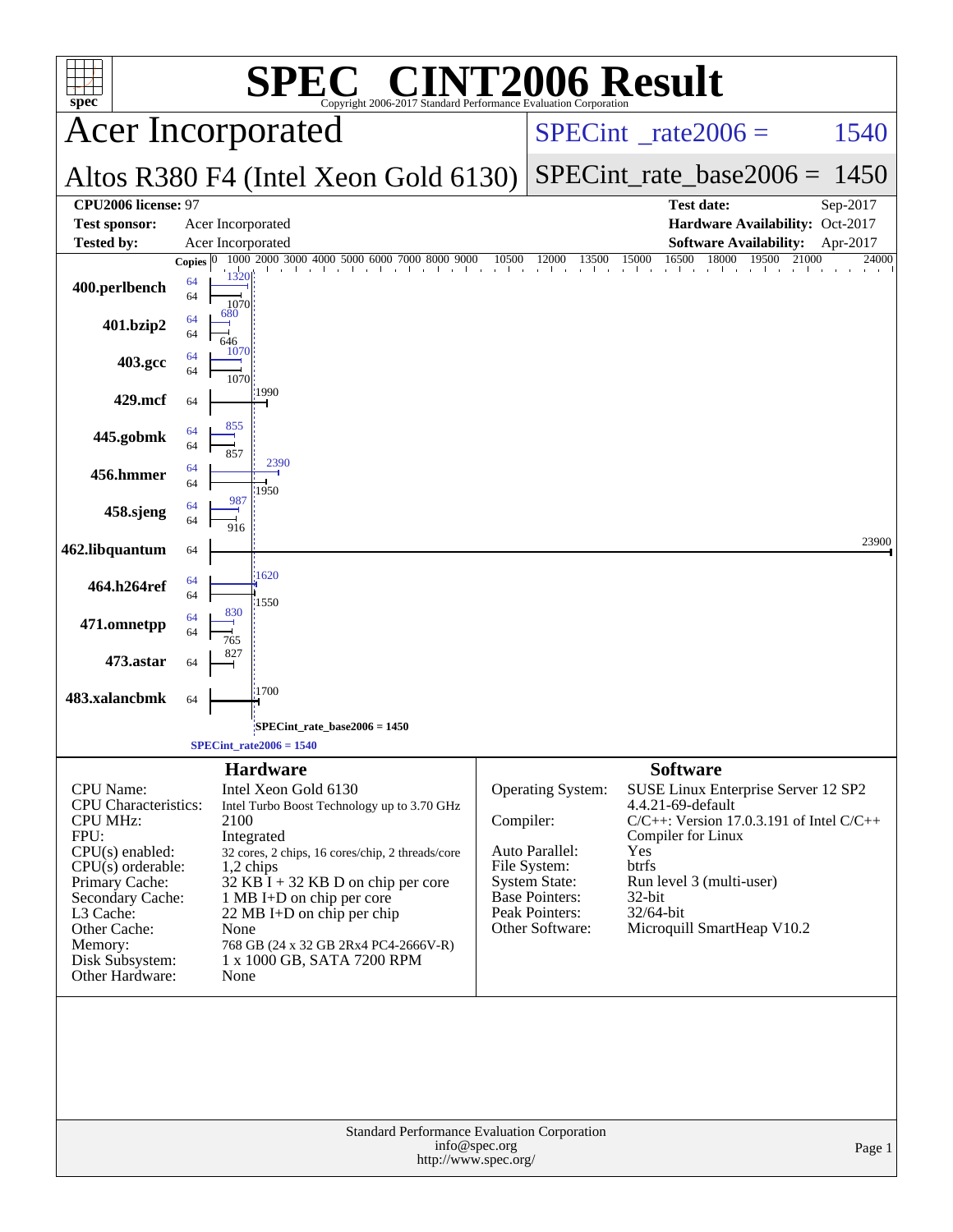

# Acer Incorporated

### SPECint rate $2006 =$  1540

#### Altos R380 F4 (Intel Xeon Gold 6130) [SPECint\\_rate\\_base2006 =](http://www.spec.org/auto/cpu2006/Docs/result-fields.html#SPECintratebase2006) 1450

#### **[CPU2006 license:](http://www.spec.org/auto/cpu2006/Docs/result-fields.html#CPU2006license)** 97 **[Test date:](http://www.spec.org/auto/cpu2006/Docs/result-fields.html#Testdate)** Sep-2017

**[Test sponsor:](http://www.spec.org/auto/cpu2006/Docs/result-fields.html#Testsponsor)** Acer Incorporated **Acceleration Availability:** Oct-2017 **[Tested by:](http://www.spec.org/auto/cpu2006/Docs/result-fields.html#Testedby)** Acer Incorporated **[Software Availability:](http://www.spec.org/auto/cpu2006/Docs/result-fields.html#SoftwareAvailability)** Apr-2017

#### **[Results Table](http://www.spec.org/auto/cpu2006/Docs/result-fields.html#ResultsTable)**

|                  | <b>Base</b>                                                                                              |                |       |                |       |                | <b>Peak</b>       |               |                |              |                |              |                |              |
|------------------|----------------------------------------------------------------------------------------------------------|----------------|-------|----------------|-------|----------------|-------------------|---------------|----------------|--------------|----------------|--------------|----------------|--------------|
| <b>Benchmark</b> | <b>Copies</b>                                                                                            | <b>Seconds</b> | Ratio | <b>Seconds</b> | Ratio | <b>Seconds</b> | Ratio             | <b>Copies</b> | <b>Seconds</b> | <b>Ratio</b> | <b>Seconds</b> | <b>Ratio</b> | <b>Seconds</b> | <b>Ratio</b> |
| 400.perlbench    | 64                                                                                                       | 582            | 1070  | 583            | 1070  | 583            | 1070 <b>1</b>     | 64            | 475            | 1320         | 474            | 1320         | 474            | 1320         |
| 401.bzip2        | 64                                                                                                       | 967            | 639   | 956            | 646   | 956            | 646               | 64            | 908            | 680          | 909            | 679          | 908            | 680          |
| $403.\text{gcc}$ | 64                                                                                                       | 481            | 1070  | 483            | 1070  | 483            | 1070 <sub>l</sub> | 64            | 481            | 1070         | 482            | 1070         | 482            | 1070         |
| $429$ .mcf       | 64                                                                                                       | 294            | 1980  | 294            | 1990  | 293            | 1990 <sub>l</sub> | 64            | 294            | 1980         | 294            | 1990         | 293            | 1990         |
| $445$ .gobmk     | 64                                                                                                       | 783            | 857   | 784            | 857   | 783            | 857               | 64            | 785            | 855          | 785            | 855          | 785            | 855          |
| 456.hmmer        | 64                                                                                                       | 307            | 1950  | 307            | 1950  | 304            | 1960 <sub>l</sub> | 64            | 250            | 2390         | 250            | 2390         | 248            | 2400         |
| $458$ .sjeng     | 64                                                                                                       | 846            | 915   | 844            | 918   | 845            | <b>916</b>        | 64            | 784            | 988          | 785            | 986          | 784            | 987          |
| 462.libquantum   | 64                                                                                                       | 55.3           | 24000 | 55.4           | 23900 | 55.5           | 23900             | 64            | 55.3           | 24000        | 55.4           | 23900        | 55.5           | 23900        |
| 464.h264ref      | 64                                                                                                       | 912            | 1550  | 915            | 1550  | 903            | 1570              | 64            | 864            | 1640         | 879            | 1610         | 875            | 1620         |
| 471.omnetpp      | 64                                                                                                       | 522            | 766   | 523            | 765   | 523            | 765 <sub>l</sub>  | 64            | 481            | 831          | 482            | 829          | 482            | 830          |
| $473$ . astar    | 64                                                                                                       | 543            | 827   | 541            | 830   | 544            | 826               | 64            | 543            | 827          | 541            | 830          | 544            | 826          |
| 483.xalancbmk    | 64                                                                                                       | 260            | 1700  | 260            | 1700  | 260            | 1700 <sub>l</sub> | 64            | 260            | 1700         | 260            | 1700         | 260            | 1700         |
|                  | Results appear in the order in which they were run. Bold underlined text indicates a median measurement. |                |       |                |       |                |                   |               |                |              |                |              |                |              |

#### **[Submit Notes](http://www.spec.org/auto/cpu2006/Docs/result-fields.html#SubmitNotes)**

 The numactl mechanism was used to bind copies to processors. The config file option 'submit' was used to generate numactl commands to bind each copy to a specific processor. For details, please see the config file.

#### **[Operating System Notes](http://www.spec.org/auto/cpu2006/Docs/result-fields.html#OperatingSystemNotes)**

Stack size set to unlimited using "ulimit -s unlimited"

#### **[Platform Notes](http://www.spec.org/auto/cpu2006/Docs/result-fields.html#PlatformNotes)**

 BIOS Configuration: CPU Power and Performance Policy set to Performance IMC set to 1-way interleaving Sub\_NUMA Cluster set to enabled Set Fan Profile set to Performance Sysinfo program /usr/cpu2006/config/sysinfo.rev6993 Revision 6993 of 2015-11-06 (b5e8d4b4eb51ed28d7f98696cbe290c1) running on linux-4jae Thu Sep 14 12:16:27 2017

 This section contains SUT (System Under Test) info as seen by some common utilities. To remove or add to this section, see: <http://www.spec.org/cpu2006/Docs/config.html#sysinfo>

 From /proc/cpuinfo model name : Intel(R) Xeon(R) Gold 6130 CPU @ 2.10GHz 2 "physical id"s (chips) 64 "processors" Continued on next page

> Standard Performance Evaluation Corporation [info@spec.org](mailto:info@spec.org) <http://www.spec.org/>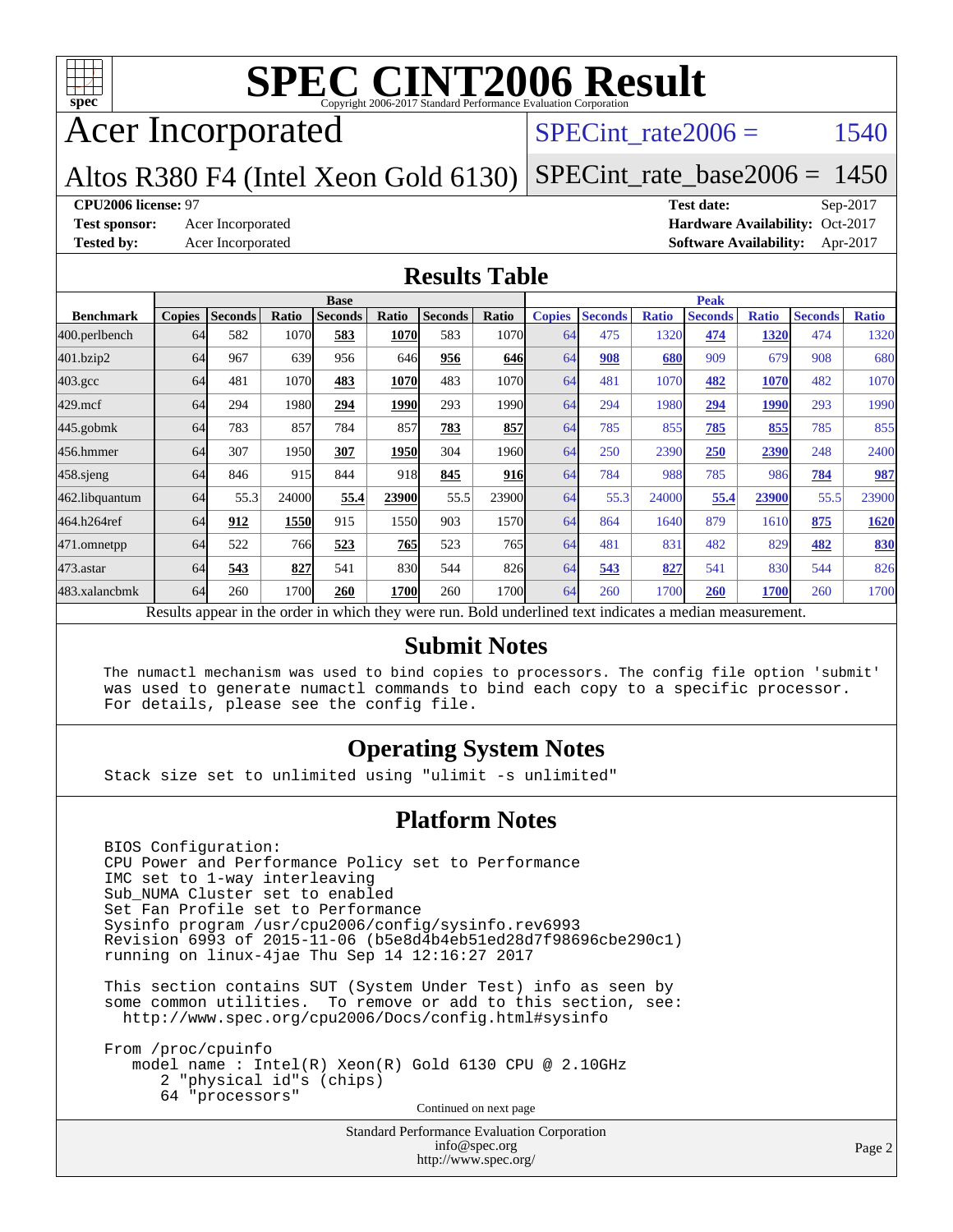

Acer Incorporated

SPECint rate $2006 = 1540$ 

Altos R380 F4 (Intel Xeon Gold 6130) [SPECint\\_rate\\_base2006 =](http://www.spec.org/auto/cpu2006/Docs/result-fields.html#SPECintratebase2006) 1450

**[Test sponsor:](http://www.spec.org/auto/cpu2006/Docs/result-fields.html#Testsponsor)** Acer Incorporated **Acceleration Availability:** Oct-2017 **[Tested by:](http://www.spec.org/auto/cpu2006/Docs/result-fields.html#Testedby)** Acer Incorporated **[Software Availability:](http://www.spec.org/auto/cpu2006/Docs/result-fields.html#SoftwareAvailability)** Apr-2017

**[CPU2006 license:](http://www.spec.org/auto/cpu2006/Docs/result-fields.html#CPU2006license)** 97 **[Test date:](http://www.spec.org/auto/cpu2006/Docs/result-fields.html#Testdate)** Sep-2017

#### **[Platform Notes \(Continued\)](http://www.spec.org/auto/cpu2006/Docs/result-fields.html#PlatformNotes)**

Standard Performance Evaluation Corporation [info@spec.org](mailto:info@spec.org) <http://www.spec.org/> cores, siblings (Caution: counting these is hw and system dependent. The following excerpts from /proc/cpuinfo might not be reliable. Use with caution.) cpu cores : 16 siblings : 32 physical 0: cores 0 1 2 3 4 5 6 7 8 9 10 11 12 13 14 15 physical 1: cores 0 1 2 3 4 5 6 7 8 9 10 11 12 13 14 15 cache size : 22528 KB From /proc/meminfo<br>MemTotal: 791025268 kB HugePages\_Total: 0 Hugepagesize: 2048 kB /usr/bin/lsb\_release -d SUSE Linux Enterprise Server 12 SP2 From /etc/\*release\* /etc/\*version\* SuSE-release: SUSE Linux Enterprise Server 12 (x86\_64) VERSION = 12 PATCHLEVEL = 2 # This file is deprecated and will be removed in a future service pack or release. # Please check /etc/os-release for details about this release. os-release: NAME="SLES" VERSION="12-SP2" VERSION\_ID="12.2" PRETTY\_NAME="SUSE Linux Enterprise Server 12 SP2" ID="sles" ANSI\_COLOR="0;32" CPE\_NAME="cpe:/o:suse:sles:12:sp2" uname -a: Linux linux-4jae 4.4.21-69-default #1 SMP Tue Oct 25 10:58:20 UTC 2016 (9464f67) x86\_64 x86\_64 x86\_64 GNU/Linux run-level 3 Sep 14 12:14 SPEC is set to: /usr/cpu2006 Filesystem Type Size Used Avail Use% Mounted on<br>
/dev/sda3 btrfs 930G 232G 697G 25% / btrfs 930G 232G 697G 25% / Additional information from dmidecode: Warning: Use caution when you interpret this section. The 'dmidecode' program reads system data which is "intended to allow hardware to be accurately determined", but the intent may not be met, as there are frequent changes to hardware, firmware, and the "DMTF SMBIOS" standard. BIOS Intel Corporation SE5C620.86B.00.01.0004.071220170215 07/12/2017 Memory: Continued on next page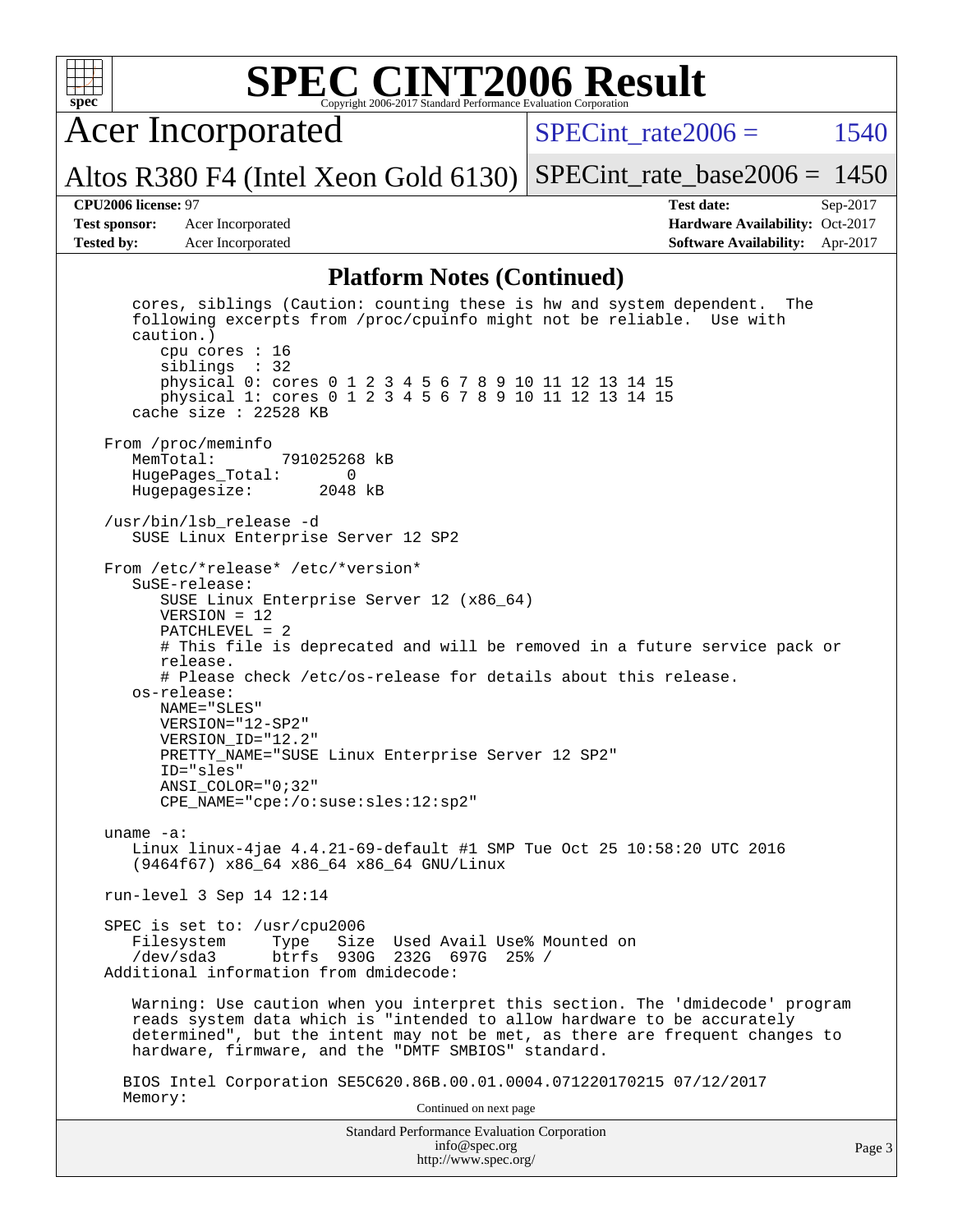

Acer Incorporated

SPECint rate $2006 =$  1540

Altos R380 F4 (Intel Xeon Gold 6130) [SPECint\\_rate\\_base2006 =](http://www.spec.org/auto/cpu2006/Docs/result-fields.html#SPECintratebase2006) 1450

**[Test sponsor:](http://www.spec.org/auto/cpu2006/Docs/result-fields.html#Testsponsor)** Acer Incorporated **Acceleration Availability:** Oct-2017

**[CPU2006 license:](http://www.spec.org/auto/cpu2006/Docs/result-fields.html#CPU2006license)** 97 **[Test date:](http://www.spec.org/auto/cpu2006/Docs/result-fields.html#Testdate)** Sep-2017 **[Tested by:](http://www.spec.org/auto/cpu2006/Docs/result-fields.html#Testedby)** Acer Incorporated **[Software Availability:](http://www.spec.org/auto/cpu2006/Docs/result-fields.html#SoftwareAvailability)** Apr-2017

#### **[Platform Notes \(Continued\)](http://www.spec.org/auto/cpu2006/Docs/result-fields.html#PlatformNotes)**

24x Micron 36ASF4G72PZ-2G6D1 32 GB 2 rank 2666 MHz

(End of data from sysinfo program)

#### **[General Notes](http://www.spec.org/auto/cpu2006/Docs/result-fields.html#GeneralNotes)**

Environment variables set by runspec before the start of the run: LD LIBRARY PATH = "/usr/cpu2006/lib/ia32:/usr/cpu2006/lib/intel64:/usr/cpu2006/sh10.2"

 Binaries compiled on a system with 1x Intel Core i7-4790 CPU + 32GB RAM memory using Redhat Enterprise Linux 7.2 Transparent Huge Pages enabled by default Filesystem page cache cleared with: shell invocation of 'sync; echo 3 > /proc/sys/vm/drop\_caches' prior to run runspec command invoked through numactl i.e.: numactl --interleave=all runspec <etc> Altos R360 F4 and Altos R380 F4 are electronically equivalent. This result was measured on Altos R380 F4.

## **[Base Compiler Invocation](http://www.spec.org/auto/cpu2006/Docs/result-fields.html#BaseCompilerInvocation)**

[C benchmarks](http://www.spec.org/auto/cpu2006/Docs/result-fields.html#Cbenchmarks):

[icc -m32 -L/opt/intel/compilers\\_and\\_libraries\\_2017/linux/lib/ia32](http://www.spec.org/cpu2006/results/res2017q4/cpu2006-20170918-49431.flags.html#user_CCbase_intel_icc_c29f3ff5a7ed067b11e4ec10a03f03ae)

[C++ benchmarks:](http://www.spec.org/auto/cpu2006/Docs/result-fields.html#CXXbenchmarks)

[icpc -m32 -L/opt/intel/compilers\\_and\\_libraries\\_2017/linux/lib/ia32](http://www.spec.org/cpu2006/results/res2017q4/cpu2006-20170918-49431.flags.html#user_CXXbase_intel_icpc_8c35c7808b62dab9ae41a1aa06361b6b)

## **[Base Portability Flags](http://www.spec.org/auto/cpu2006/Docs/result-fields.html#BasePortabilityFlags)**

 400.perlbench: [-D\\_FILE\\_OFFSET\\_BITS=64](http://www.spec.org/cpu2006/results/res2017q4/cpu2006-20170918-49431.flags.html#user_basePORTABILITY400_perlbench_file_offset_bits_64_438cf9856305ebd76870a2c6dc2689ab) [-DSPEC\\_CPU\\_LINUX\\_IA32](http://www.spec.org/cpu2006/results/res2017q4/cpu2006-20170918-49431.flags.html#b400.perlbench_baseCPORTABILITY_DSPEC_CPU_LINUX_IA32) 401.bzip2: [-D\\_FILE\\_OFFSET\\_BITS=64](http://www.spec.org/cpu2006/results/res2017q4/cpu2006-20170918-49431.flags.html#user_basePORTABILITY401_bzip2_file_offset_bits_64_438cf9856305ebd76870a2c6dc2689ab) 403.gcc: [-D\\_FILE\\_OFFSET\\_BITS=64](http://www.spec.org/cpu2006/results/res2017q4/cpu2006-20170918-49431.flags.html#user_basePORTABILITY403_gcc_file_offset_bits_64_438cf9856305ebd76870a2c6dc2689ab) 429.mcf: [-D\\_FILE\\_OFFSET\\_BITS=64](http://www.spec.org/cpu2006/results/res2017q4/cpu2006-20170918-49431.flags.html#user_basePORTABILITY429_mcf_file_offset_bits_64_438cf9856305ebd76870a2c6dc2689ab) 445.gobmk: [-D\\_FILE\\_OFFSET\\_BITS=64](http://www.spec.org/cpu2006/results/res2017q4/cpu2006-20170918-49431.flags.html#user_basePORTABILITY445_gobmk_file_offset_bits_64_438cf9856305ebd76870a2c6dc2689ab) 456.hmmer: [-D\\_FILE\\_OFFSET\\_BITS=64](http://www.spec.org/cpu2006/results/res2017q4/cpu2006-20170918-49431.flags.html#user_basePORTABILITY456_hmmer_file_offset_bits_64_438cf9856305ebd76870a2c6dc2689ab) 458.sjeng: [-D\\_FILE\\_OFFSET\\_BITS=64](http://www.spec.org/cpu2006/results/res2017q4/cpu2006-20170918-49431.flags.html#user_basePORTABILITY458_sjeng_file_offset_bits_64_438cf9856305ebd76870a2c6dc2689ab) 462.libquantum: [-D\\_FILE\\_OFFSET\\_BITS=64](http://www.spec.org/cpu2006/results/res2017q4/cpu2006-20170918-49431.flags.html#user_basePORTABILITY462_libquantum_file_offset_bits_64_438cf9856305ebd76870a2c6dc2689ab) [-DSPEC\\_CPU\\_LINUX](http://www.spec.org/cpu2006/results/res2017q4/cpu2006-20170918-49431.flags.html#b462.libquantum_baseCPORTABILITY_DSPEC_CPU_LINUX) 464.h264ref: [-D\\_FILE\\_OFFSET\\_BITS=64](http://www.spec.org/cpu2006/results/res2017q4/cpu2006-20170918-49431.flags.html#user_basePORTABILITY464_h264ref_file_offset_bits_64_438cf9856305ebd76870a2c6dc2689ab) 471.omnetpp: [-D\\_FILE\\_OFFSET\\_BITS=64](http://www.spec.org/cpu2006/results/res2017q4/cpu2006-20170918-49431.flags.html#user_basePORTABILITY471_omnetpp_file_offset_bits_64_438cf9856305ebd76870a2c6dc2689ab) 473.astar: [-D\\_FILE\\_OFFSET\\_BITS=64](http://www.spec.org/cpu2006/results/res2017q4/cpu2006-20170918-49431.flags.html#user_basePORTABILITY473_astar_file_offset_bits_64_438cf9856305ebd76870a2c6dc2689ab) 483.xalancbmk: [-D\\_FILE\\_OFFSET\\_BITS=64](http://www.spec.org/cpu2006/results/res2017q4/cpu2006-20170918-49431.flags.html#user_basePORTABILITY483_xalancbmk_file_offset_bits_64_438cf9856305ebd76870a2c6dc2689ab) [-DSPEC\\_CPU\\_LINUX](http://www.spec.org/cpu2006/results/res2017q4/cpu2006-20170918-49431.flags.html#b483.xalancbmk_baseCXXPORTABILITY_DSPEC_CPU_LINUX)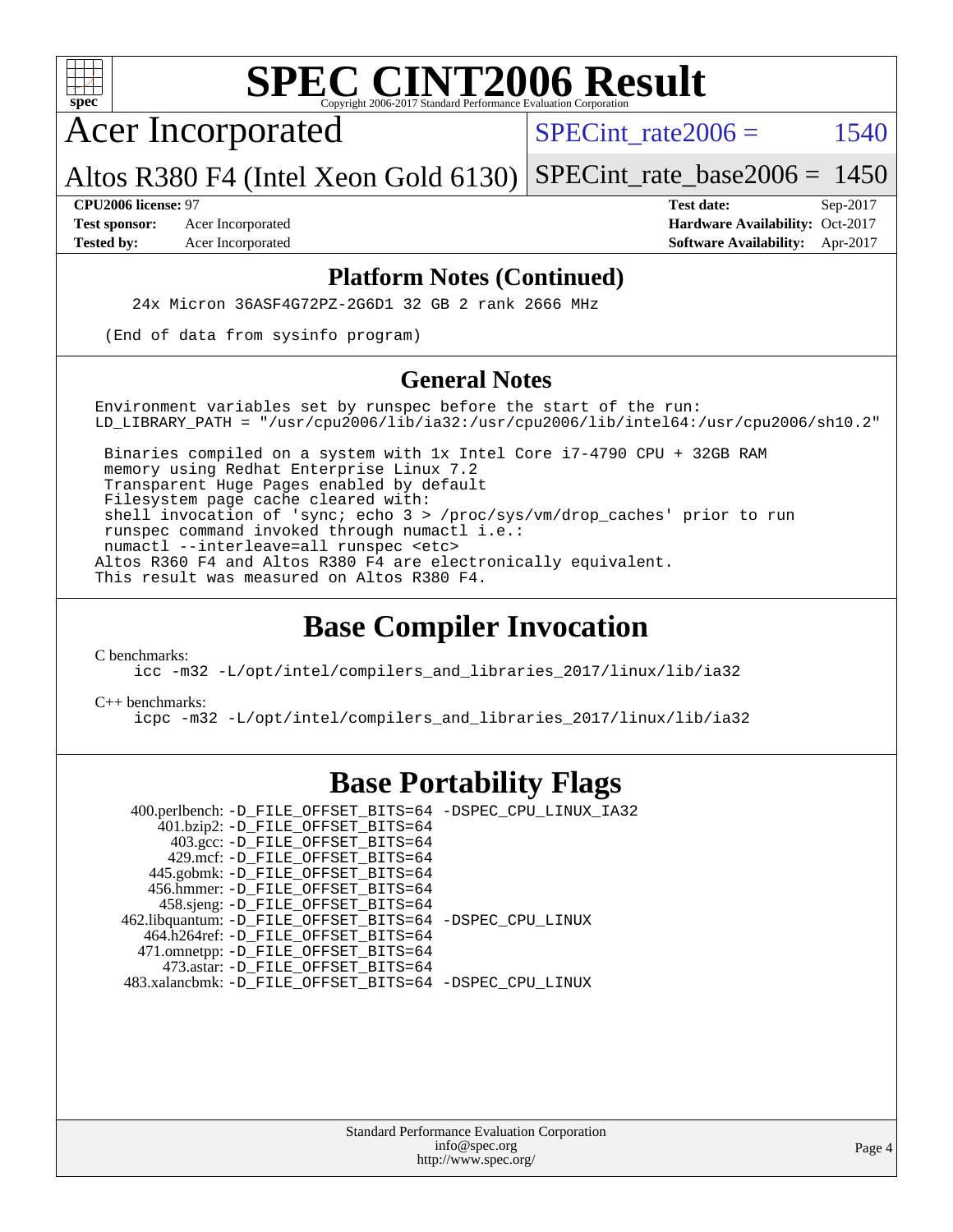

Acer Incorporated

SPECint rate $2006 = 1540$ 

Altos R380 F4 (Intel Xeon Gold 6130) [SPECint\\_rate\\_base2006 =](http://www.spec.org/auto/cpu2006/Docs/result-fields.html#SPECintratebase2006) 1450

**[Test sponsor:](http://www.spec.org/auto/cpu2006/Docs/result-fields.html#Testsponsor)** Acer Incorporated **Acceleration Availability:** Oct-2017

**[CPU2006 license:](http://www.spec.org/auto/cpu2006/Docs/result-fields.html#CPU2006license)** 97 **[Test date:](http://www.spec.org/auto/cpu2006/Docs/result-fields.html#Testdate)** Sep-2017 **[Tested by:](http://www.spec.org/auto/cpu2006/Docs/result-fields.html#Testedby)** Acer Incorporated **[Software Availability:](http://www.spec.org/auto/cpu2006/Docs/result-fields.html#SoftwareAvailability)** Apr-2017

## **[Base Optimization Flags](http://www.spec.org/auto/cpu2006/Docs/result-fields.html#BaseOptimizationFlags)**

[C benchmarks](http://www.spec.org/auto/cpu2006/Docs/result-fields.html#Cbenchmarks):

[-xCORE-AVX512](http://www.spec.org/cpu2006/results/res2017q4/cpu2006-20170918-49431.flags.html#user_CCbase_f-xCORE-AVX512) [-ipo](http://www.spec.org/cpu2006/results/res2017q4/cpu2006-20170918-49431.flags.html#user_CCbase_f-ipo) [-O3](http://www.spec.org/cpu2006/results/res2017q4/cpu2006-20170918-49431.flags.html#user_CCbase_f-O3) [-no-prec-div](http://www.spec.org/cpu2006/results/res2017q4/cpu2006-20170918-49431.flags.html#user_CCbase_f-no-prec-div) [-qopt-prefetch](http://www.spec.org/cpu2006/results/res2017q4/cpu2006-20170918-49431.flags.html#user_CCbase_f-qopt-prefetch) [-qopt-mem-layout-trans=3](http://www.spec.org/cpu2006/results/res2017q4/cpu2006-20170918-49431.flags.html#user_CCbase_f-qopt-mem-layout-trans_170f5be61cd2cedc9b54468c59262d5d)

[C++ benchmarks:](http://www.spec.org/auto/cpu2006/Docs/result-fields.html#CXXbenchmarks)

[-xCORE-AVX512](http://www.spec.org/cpu2006/results/res2017q4/cpu2006-20170918-49431.flags.html#user_CXXbase_f-xCORE-AVX512) [-ipo](http://www.spec.org/cpu2006/results/res2017q4/cpu2006-20170918-49431.flags.html#user_CXXbase_f-ipo) [-O3](http://www.spec.org/cpu2006/results/res2017q4/cpu2006-20170918-49431.flags.html#user_CXXbase_f-O3) [-no-prec-div](http://www.spec.org/cpu2006/results/res2017q4/cpu2006-20170918-49431.flags.html#user_CXXbase_f-no-prec-div) [-qopt-prefetch](http://www.spec.org/cpu2006/results/res2017q4/cpu2006-20170918-49431.flags.html#user_CXXbase_f-qopt-prefetch) [-qopt-mem-layout-trans=3](http://www.spec.org/cpu2006/results/res2017q4/cpu2006-20170918-49431.flags.html#user_CXXbase_f-qopt-mem-layout-trans_170f5be61cd2cedc9b54468c59262d5d) [-Wl,-z,muldefs](http://www.spec.org/cpu2006/results/res2017q4/cpu2006-20170918-49431.flags.html#user_CXXbase_link_force_multiple1_74079c344b956b9658436fd1b6dd3a8a) [-L/sh10.2 -lsmartheap](http://www.spec.org/cpu2006/results/res2017q4/cpu2006-20170918-49431.flags.html#user_CXXbase_SmartHeap_b831f2d313e2fffa6dfe3f00ffc1f1c0)

### **[Base Other Flags](http://www.spec.org/auto/cpu2006/Docs/result-fields.html#BaseOtherFlags)**

[C benchmarks](http://www.spec.org/auto/cpu2006/Docs/result-fields.html#Cbenchmarks):

403.gcc: [-Dalloca=\\_alloca](http://www.spec.org/cpu2006/results/res2017q4/cpu2006-20170918-49431.flags.html#b403.gcc_baseEXTRA_CFLAGS_Dalloca_be3056838c12de2578596ca5467af7f3)

## **[Peak Compiler Invocation](http://www.spec.org/auto/cpu2006/Docs/result-fields.html#PeakCompilerInvocation)**

[C benchmarks \(except as noted below\)](http://www.spec.org/auto/cpu2006/Docs/result-fields.html#Cbenchmarksexceptasnotedbelow): [icc -m32 -L/opt/intel/compilers\\_and\\_libraries\\_2017/linux/lib/ia32](http://www.spec.org/cpu2006/results/res2017q4/cpu2006-20170918-49431.flags.html#user_CCpeak_intel_icc_c29f3ff5a7ed067b11e4ec10a03f03ae)

400.perlbench: [icc -m64](http://www.spec.org/cpu2006/results/res2017q4/cpu2006-20170918-49431.flags.html#user_peakCCLD400_perlbench_intel_icc_64bit_bda6cc9af1fdbb0edc3795bac97ada53)

401.bzip2: [icc -m64](http://www.spec.org/cpu2006/results/res2017q4/cpu2006-20170918-49431.flags.html#user_peakCCLD401_bzip2_intel_icc_64bit_bda6cc9af1fdbb0edc3795bac97ada53)

456.hmmer: [icc -m64](http://www.spec.org/cpu2006/results/res2017q4/cpu2006-20170918-49431.flags.html#user_peakCCLD456_hmmer_intel_icc_64bit_bda6cc9af1fdbb0edc3795bac97ada53)

458.sjeng: [icc -m64](http://www.spec.org/cpu2006/results/res2017q4/cpu2006-20170918-49431.flags.html#user_peakCCLD458_sjeng_intel_icc_64bit_bda6cc9af1fdbb0edc3795bac97ada53)

[C++ benchmarks:](http://www.spec.org/auto/cpu2006/Docs/result-fields.html#CXXbenchmarks)

[icpc -m32 -L/opt/intel/compilers\\_and\\_libraries\\_2017/linux/lib/ia32](http://www.spec.org/cpu2006/results/res2017q4/cpu2006-20170918-49431.flags.html#user_CXXpeak_intel_icpc_8c35c7808b62dab9ae41a1aa06361b6b)

### **[Peak Portability Flags](http://www.spec.org/auto/cpu2006/Docs/result-fields.html#PeakPortabilityFlags)**

 400.perlbench: [-DSPEC\\_CPU\\_LP64](http://www.spec.org/cpu2006/results/res2017q4/cpu2006-20170918-49431.flags.html#b400.perlbench_peakCPORTABILITY_DSPEC_CPU_LP64) [-DSPEC\\_CPU\\_LINUX\\_X64](http://www.spec.org/cpu2006/results/res2017q4/cpu2006-20170918-49431.flags.html#b400.perlbench_peakCPORTABILITY_DSPEC_CPU_LINUX_X64) 401.bzip2: [-DSPEC\\_CPU\\_LP64](http://www.spec.org/cpu2006/results/res2017q4/cpu2006-20170918-49431.flags.html#suite_peakCPORTABILITY401_bzip2_DSPEC_CPU_LP64) 403.gcc: [-D\\_FILE\\_OFFSET\\_BITS=64](http://www.spec.org/cpu2006/results/res2017q4/cpu2006-20170918-49431.flags.html#user_peakPORTABILITY403_gcc_file_offset_bits_64_438cf9856305ebd76870a2c6dc2689ab) 429.mcf: [-D\\_FILE\\_OFFSET\\_BITS=64](http://www.spec.org/cpu2006/results/res2017q4/cpu2006-20170918-49431.flags.html#user_peakPORTABILITY429_mcf_file_offset_bits_64_438cf9856305ebd76870a2c6dc2689ab) 445.gobmk: [-D\\_FILE\\_OFFSET\\_BITS=64](http://www.spec.org/cpu2006/results/res2017q4/cpu2006-20170918-49431.flags.html#user_peakPORTABILITY445_gobmk_file_offset_bits_64_438cf9856305ebd76870a2c6dc2689ab) 456.hmmer: [-DSPEC\\_CPU\\_LP64](http://www.spec.org/cpu2006/results/res2017q4/cpu2006-20170918-49431.flags.html#suite_peakCPORTABILITY456_hmmer_DSPEC_CPU_LP64) 458.sjeng: [-DSPEC\\_CPU\\_LP64](http://www.spec.org/cpu2006/results/res2017q4/cpu2006-20170918-49431.flags.html#suite_peakCPORTABILITY458_sjeng_DSPEC_CPU_LP64) 462.libquantum: [-D\\_FILE\\_OFFSET\\_BITS=64](http://www.spec.org/cpu2006/results/res2017q4/cpu2006-20170918-49431.flags.html#user_peakPORTABILITY462_libquantum_file_offset_bits_64_438cf9856305ebd76870a2c6dc2689ab) [-DSPEC\\_CPU\\_LINUX](http://www.spec.org/cpu2006/results/res2017q4/cpu2006-20170918-49431.flags.html#b462.libquantum_peakCPORTABILITY_DSPEC_CPU_LINUX) 464.h264ref: [-D\\_FILE\\_OFFSET\\_BITS=64](http://www.spec.org/cpu2006/results/res2017q4/cpu2006-20170918-49431.flags.html#user_peakPORTABILITY464_h264ref_file_offset_bits_64_438cf9856305ebd76870a2c6dc2689ab) 471.omnetpp: [-D\\_FILE\\_OFFSET\\_BITS=64](http://www.spec.org/cpu2006/results/res2017q4/cpu2006-20170918-49431.flags.html#user_peakPORTABILITY471_omnetpp_file_offset_bits_64_438cf9856305ebd76870a2c6dc2689ab) 473.astar: [-D\\_FILE\\_OFFSET\\_BITS=64](http://www.spec.org/cpu2006/results/res2017q4/cpu2006-20170918-49431.flags.html#user_peakPORTABILITY473_astar_file_offset_bits_64_438cf9856305ebd76870a2c6dc2689ab)

Continued on next page

Standard Performance Evaluation Corporation [info@spec.org](mailto:info@spec.org) <http://www.spec.org/>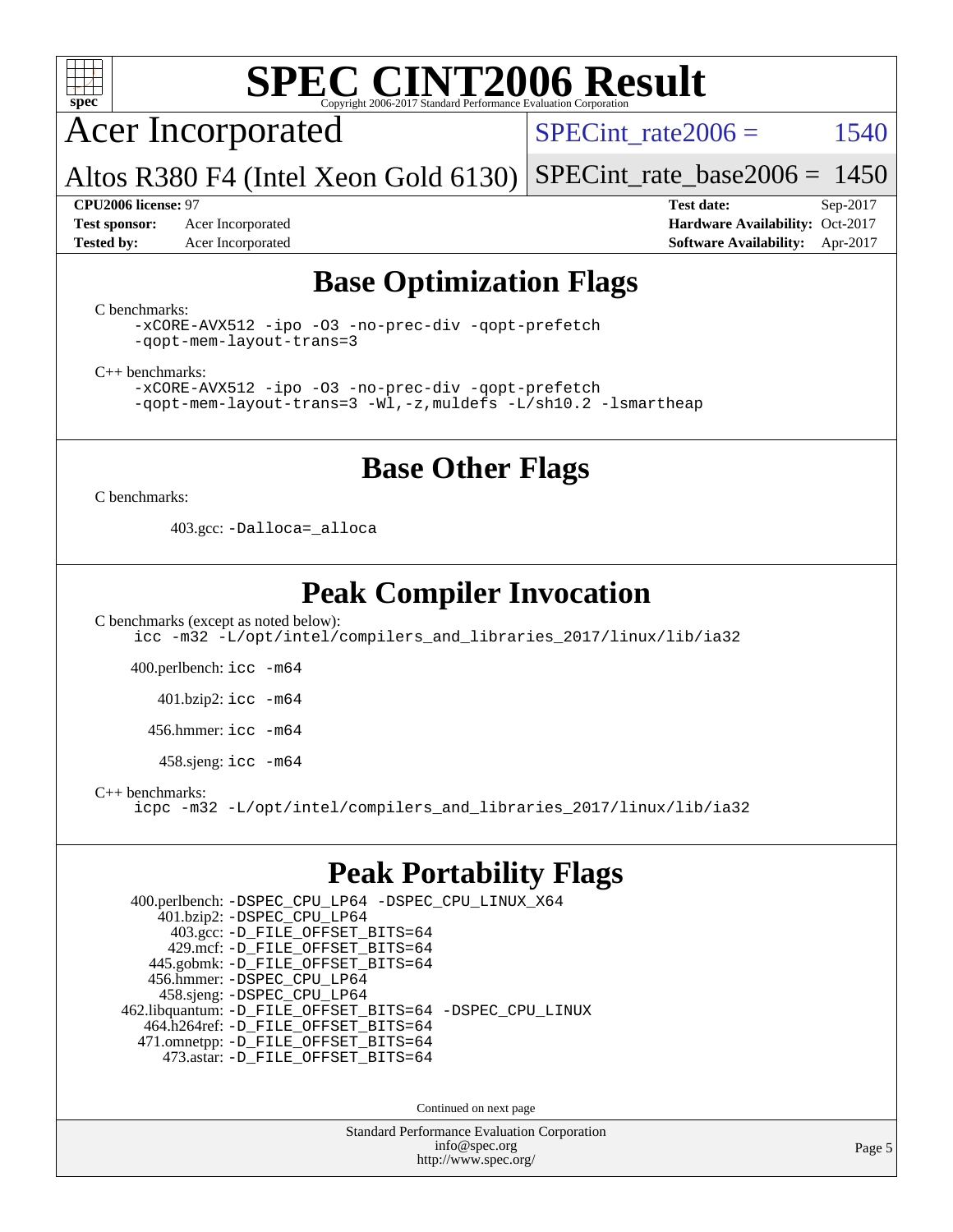

Acer Incorporated

 $SPECTnt_rate2006 = 1540$ 

Altos R380 F4 (Intel Xeon Gold 6130) [SPECint\\_rate\\_base2006 =](http://www.spec.org/auto/cpu2006/Docs/result-fields.html#SPECintratebase2006) 1450

**[CPU2006 license:](http://www.spec.org/auto/cpu2006/Docs/result-fields.html#CPU2006license)** 97 **[Test date:](http://www.spec.org/auto/cpu2006/Docs/result-fields.html#Testdate)** Sep-2017 **[Test sponsor:](http://www.spec.org/auto/cpu2006/Docs/result-fields.html#Testsponsor)** Acer Incorporated **[Hardware Availability:](http://www.spec.org/auto/cpu2006/Docs/result-fields.html#HardwareAvailability)** Oct-2017 **[Tested by:](http://www.spec.org/auto/cpu2006/Docs/result-fields.html#Testedby)** Acer Incorporated **[Software Availability:](http://www.spec.org/auto/cpu2006/Docs/result-fields.html#SoftwareAvailability)** Apr-2017

# **[Peak Portability Flags \(Continued\)](http://www.spec.org/auto/cpu2006/Docs/result-fields.html#PeakPortabilityFlags)**

483.xalancbmk: [-D\\_FILE\\_OFFSET\\_BITS=64](http://www.spec.org/cpu2006/results/res2017q4/cpu2006-20170918-49431.flags.html#user_peakPORTABILITY483_xalancbmk_file_offset_bits_64_438cf9856305ebd76870a2c6dc2689ab) [-DSPEC\\_CPU\\_LINUX](http://www.spec.org/cpu2006/results/res2017q4/cpu2006-20170918-49431.flags.html#b483.xalancbmk_peakCXXPORTABILITY_DSPEC_CPU_LINUX)

# **[Peak Optimization Flags](http://www.spec.org/auto/cpu2006/Docs/result-fields.html#PeakOptimizationFlags)**

| C benchmarks:                     |                                                                                                                                                                                                                                                                       |  |  |  |
|-----------------------------------|-----------------------------------------------------------------------------------------------------------------------------------------------------------------------------------------------------------------------------------------------------------------------|--|--|--|
|                                   | 400.perlbench: -prof-gen(pass 1) -prof-use(pass 2) -xCORE-AVX512(pass 2)<br>$-par-num-threads = 1 (pass 1) - ipo (pass 2) -03 (pass 2)$<br>$-no-prec-div(pass 2)$ -auto-ilp32 -qopt-mem-layout-trans=3                                                                |  |  |  |
|                                   | 401.bzip2: -prof-gen(pass 1) -prof-use(pass 2) -xCORE-AVX512(pass 2)<br>$-par-num-threads=1(pass 1) -ipo(pass 2) -03(pass 2)$<br>-no-prec-div(pass 2) -qopt-prefetch -auto-ilp32<br>-gopt-mem-layout-trans=3                                                          |  |  |  |
|                                   | 403.gcc: -xCORE-AVX512 -ipo -03 -no-prec-div<br>-gopt-mem-layout-trans=3                                                                                                                                                                                              |  |  |  |
|                                   | $429$ .mcf: basepeak = yes                                                                                                                                                                                                                                            |  |  |  |
|                                   | 445.gobmk: -prof-gen(pass 1) -prof-use(pass 2) -xCORE-AVX512(pass 2)<br>$-par-num-threads = 1 (pass 1) - ipo (pass 2) -03 (pass 2)$<br>-no-prec-div(pass 2) -qopt-mem-layout-trans=3                                                                                  |  |  |  |
|                                   | 456.hmmer: -xCORE-AVX512 -ipo -03 -no-prec-div -unroll2 -auto-ilp32<br>-qopt-mem-layout-trans=3                                                                                                                                                                       |  |  |  |
|                                   | 458.sjeng: -prof-gen(pass 1) -prof-use(pass 2) -xCORE-AVX512(pass 2)<br>-par-num-threads=1(pass 1) -ipo(pass 2) -03(pass 2)<br>-no-prec-div(pass 2) -unroll4 -auto-ilp32<br>-gopt-mem-layout-trans=3                                                                  |  |  |  |
| $462$ .libquantum: basepeak = yes |                                                                                                                                                                                                                                                                       |  |  |  |
|                                   | 464.h264ref: -prof-gen(pass 1) -prof-use(pass 2) -xCORE-AVX512(pass 2)<br>$-par-num-threads=1(pass 1) -ipo(pass 2) -03(pass 2)$<br>-no-prec-div(pass 2) -unroll2 -qopt-mem-layout-trans=3                                                                             |  |  |  |
| C++ benchmarks:                   |                                                                                                                                                                                                                                                                       |  |  |  |
|                                   | 471.omnetpp: -prof-gen(pass 1) -prof-use(pass 2) -xCORE-AVX512(pass 2)<br>$-par-num-threads=1(pass 1) -ipo(pass 2) -03(pass 2)$<br>$-no-prec-div(pass 2)$<br>-qopt-ra-region-strategy=block<br>-qopt-mem-layout-trans=3 -Wl,-z, muldefs<br>$-L/\nsh10.2 - lsmartheap$ |  |  |  |
| Continued on next page            |                                                                                                                                                                                                                                                                       |  |  |  |
|                                   | Standard Performance Evaluation Corporation<br>info@spec.org                                                                                                                                                                                                          |  |  |  |

<http://www.spec.org/>